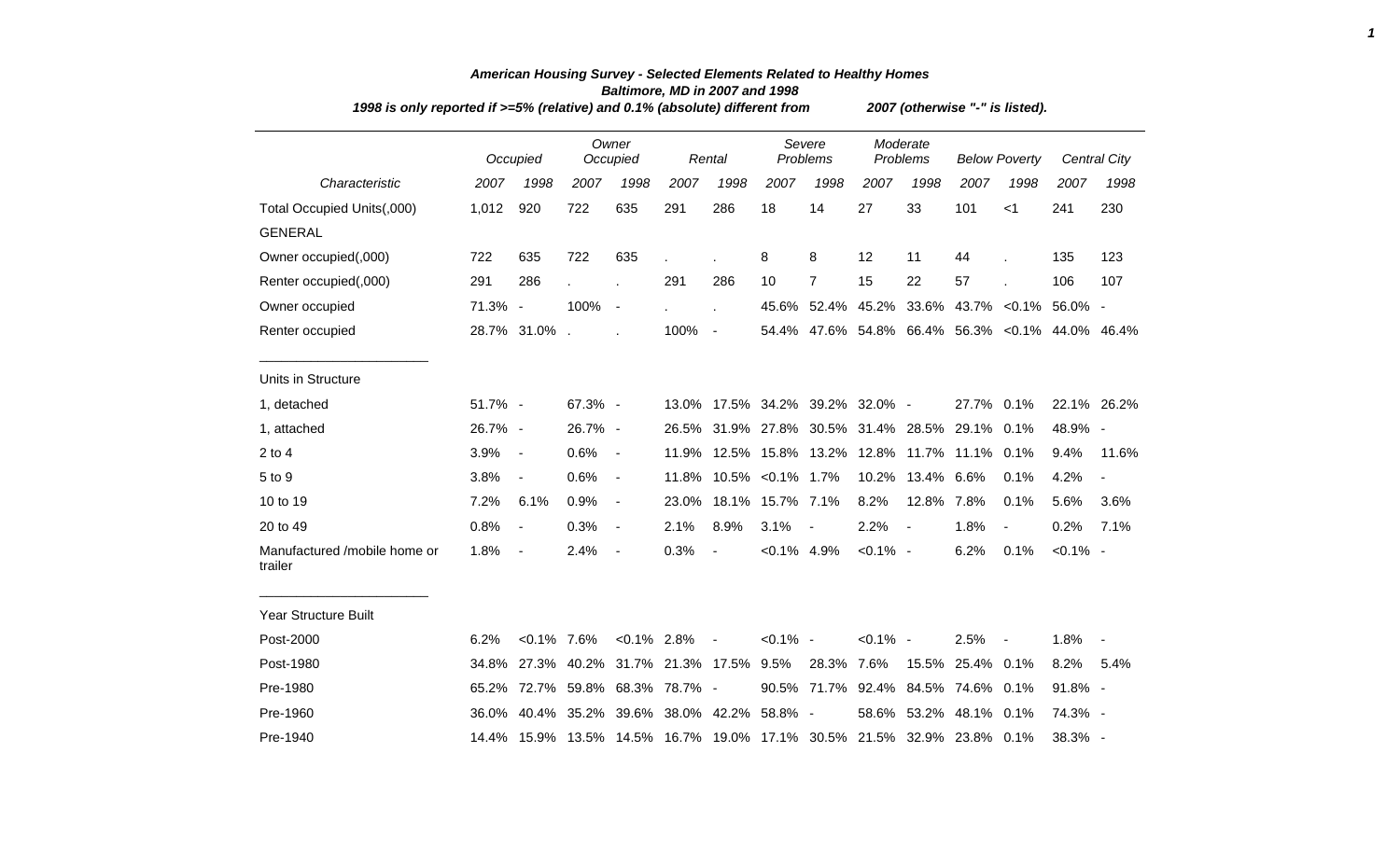|                                                        |       | Occupied                     |       | Owner<br>Occupied        |         | Rental                   | Severe<br>Problems |       | Moderate<br>Problems |                | <b>Below Poverty</b> |                | Central City |                          |
|--------------------------------------------------------|-------|------------------------------|-------|--------------------------|---------|--------------------------|--------------------|-------|----------------------|----------------|----------------------|----------------|--------------|--------------------------|
| Characteristic                                         | 2007  | 1998                         | 2007  | 1998                     | 2007    | 1998                     | 2007               | 1998  | 2007                 | 1998           | 2007                 | 1998           | 2007         | 1998                     |
| Foundation (for 1-unit not<br>manufactured)            |       |                              |       |                          |         |                          |                    |       |                      |                |                      |                |              |                          |
| 1-Unit not manufactured(,000)                          | 794   | 743                          | 679   | 602                      | 115     | 141                      | 11                 | 10    | 17                   | 19             | 57                   | $<$ 1          | 171          | 170                      |
| With a basement under all of<br>house                  | 68.9% | $\overline{\phantom{a}}$     | 71.5% | $\overline{\phantom{a}}$ | 53.0%   | 48.7%                    | 70.8% -            |       | 55.6%                | 64.5%          | 65.5%                | 0.1%           | 80.6% -      |                          |
| With a basement under part of<br>house                 | 12.5% | 9.7%                         | 13.2% | 10.6%                    | 8.5%    | 5.8%                     | 15.2% 0.1%         |       |                      | 22.6% 12.2%    | 10.8% 0.1%           |                | 10.7% 3.9%   |                          |
| With a crawl space                                     | 5.9%  | 6.8%                         | 5.4%  | 7.0%                     | 9.1%    | 6.3%                     | $< 0.1\%$          | 10.8% | 3.0%                 | 7.8%           | 6.7%                 | 0.1%           | 1.1%         |                          |
| On a concrete slab                                     | 11.7% | 14.4%                        | 9.2%  |                          | 26.5%   | 36.0%                    | 9.6%               | 15.4% | 15.7%                | 13.0%          | 16.6%                | 0.1%           | 7.2%         | 10.2%                    |
| In some other way                                      | 1.0%  | $\overline{a}$               | 0.7%  | $\blacksquare$           | 2.9%    | $\overline{\phantom{a}}$ | 4.4%               |       | 3.2%                 | $\blacksquare$ | 0.5%                 |                | 0.5%         | $\overline{\phantom{a}}$ |
|                                                        |       |                              |       |                          |         |                          |                    |       |                      |                |                      |                |              |                          |
| <b>EXTERIOR</b>                                        |       |                              |       |                          |         |                          |                    |       |                      |                |                      |                |              |                          |
| <b>External Building Conditions (non</b><br>multiunit) |       |                              |       |                          |         |                          |                    |       |                      |                |                      |                |              |                          |
| Sagging roof                                           | 2.3%  | $\overline{a}$               | 2.1%  |                          | 3.2%    |                          | 12.2%              | 10.4% | 17.0%                | 19.0% 3.5%     |                      |                | 4.6%         |                          |
| Missing roofing material                               | 4.2%  | $\blacksquare$               | 4.0%  | $\blacksquare$           | 5.5%    | 5.0%                     | 17.0%              | 9.6%  | 10.7%                | 16.3%          | $8.1\%$              | 0.1%           | 4.6%         |                          |
| Hole in roof                                           | 1.5%  | $\overline{\phantom{a}}$     | 1.5%  | $\blacksquare$           | 1.6%    | $\overline{\phantom{a}}$ | 17.0%              | 12.4% | 13.8%                | 12.5% 5.2%     |                      | 0.1%           | 3.9%         |                          |
| Missing bricks, siding, other<br>outside wall material | 2.7%  | $\blacksquare$               | 2.4%  | $\overline{\phantom{a}}$ | 4.8%    | $\overline{\phantom{a}}$ | 12.2%              | 8.7%  | 15.2%                | 23.1%          | 4.2%                 | $\overline{a}$ | 4.8%         |                          |
| Sloping outside walls                                  | 1.0%  | $\blacksquare$               | 0.9%  | $\blacksquare$           | 1.5%    | $\overline{\phantom{a}}$ | 5.8%               | 3.5%  | 6.6%                 | 11.4% 2.5%     |                      | $\blacksquare$ | 1.7%         |                          |
| Boarded up windows                                     | 0.7%  | $\qquad \qquad \blacksquare$ | 0.4%  | $\overline{\phantom{a}}$ | 2.5%    | $\overline{\phantom{a}}$ | $< 0.1\%$          | 4.8%  | 7.0%                 | 7.5%           | 2.0%                 |                | 2.1%         |                          |
| <b>Broken windows</b>                                  | 3.0%  | $\blacksquare$               | 2.2%  | $\overline{\phantom{a}}$ | 7.8%    | 5.6%                     | $< 0.1\%$          | 13.2% | 10.4%                | 18.9% 9.7%     |                      | 0.1%           | 5.6%         | 4.0%                     |
| Bars on windows                                        | 7.3%  | 5.4%                         | 7.0%  | 5.0%                     | 8.8%    | 7.0%                     | 27.4%              | 4.4%  | 18.7%                | 12.8%          | 11.0%                | 0.1%           | 24.5%        | 16.7%                    |
| Foundation crumbling or has open 2.8%<br>crack or hole |       | $\overline{a}$               | 2.5%  |                          | 4.5%    | $\overline{\phantom{a}}$ | 12.2% 8.3%         |       | 20.0%                | 15.7% 4.0%     |                      |                | 5.6%         | 3.7%                     |
| None of the above                                      | 79.5% | 83.8%                        | 80.9% | 85.7%                    | 70.7%   | 75.5%                    | 58.2%              | 73.6% | 29.1%                | 46.9%          | 66.2%                | 0.1%           | 60.7%        | 71.8%                    |
| None of the above (excluding<br>bars)                  | 85.2% | $\overline{\phantom{a}}$     | 86.4% | $\sim$                   | 77.9% - |                          | 74.2% -            |       | 40.3%                |                | 50.7% 74.7% 0.1%     |                | 79.8%        | 84.4%                    |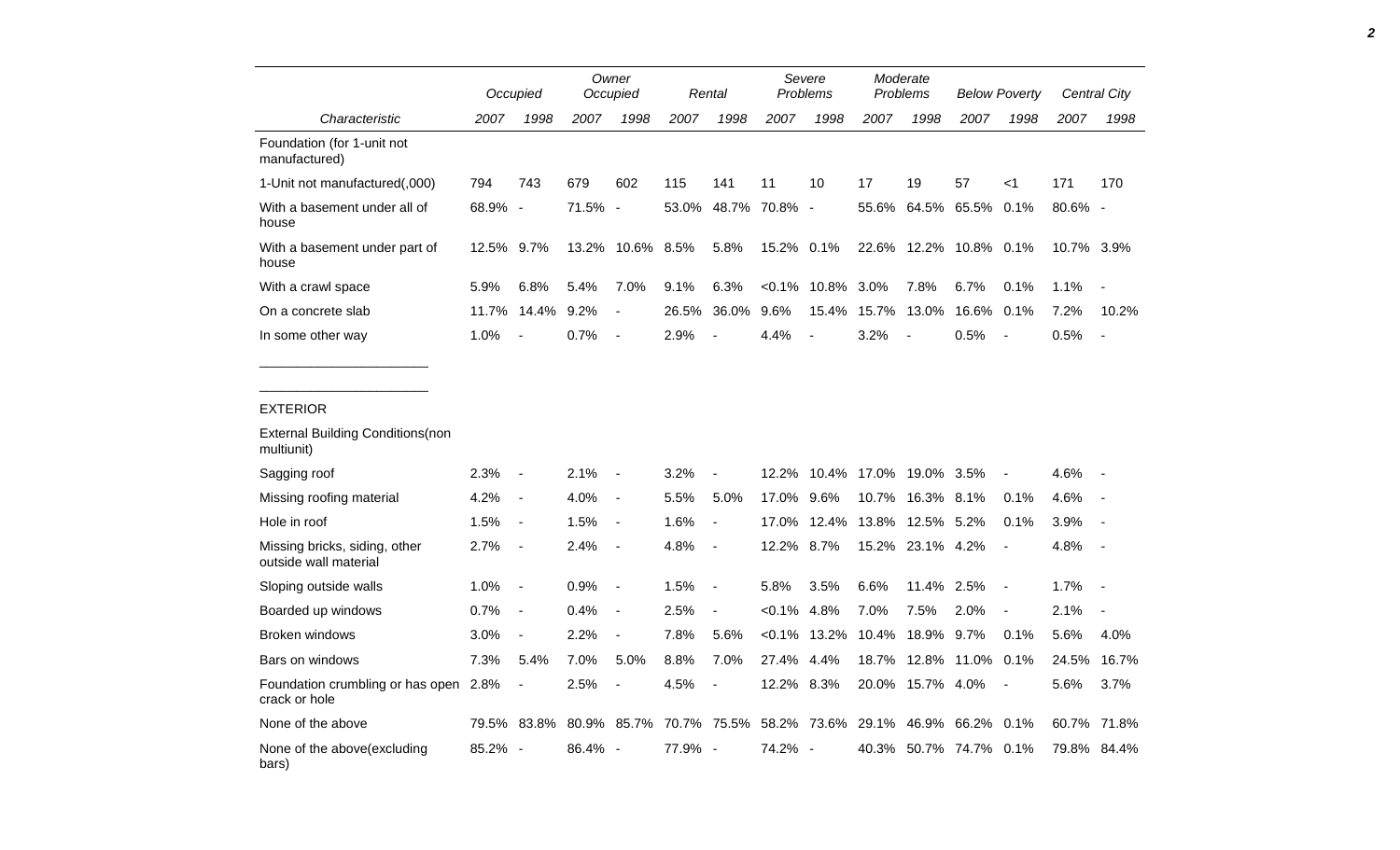|                                               |         | Occupied                 |            | Owner<br>Occupied        |       | Rental                   |            | Severe<br>Problems |            | Moderate<br>Problems                           |      | <b>Below Poverty</b>     |         | Central City |
|-----------------------------------------------|---------|--------------------------|------------|--------------------------|-------|--------------------------|------------|--------------------|------------|------------------------------------------------|------|--------------------------|---------|--------------|
| Characteristic                                | 2007    | 1998                     | 2007       | 1998                     | 2007  | 1998                     | 2007       | 1998               | 2007       | 1998                                           | 2007 | 1998                     | 2007    | 1998         |
| Water Leakage During Last 12<br>Months        |         |                          |            |                          |       |                          |            |                    |            |                                                |      |                          |         |              |
| With leakage from outside<br>structure        | 14.1% - |                          | 15.2% -    |                          |       |                          |            |                    |            | 11.4% 13.9% 43.0% 25.1% 64.0% 48.2% 12.3% 0.1% |      |                          | 18.4% - |              |
| Roof                                          | 6.0%    | $\sim$                   | 6.0%       | 5.6%                     | 5.8%  | 7.2%                     |            |                    |            | 29.6% 17.4% 41.6% 33.5% 6.9%                   |      | 0.1%                     | 9.0%    | $\sim$       |
| <b>Basement leak</b>                          | 5.9%    | 6.4%                     | 7.4%       | $\overline{\phantom{a}}$ | 2.0%  | $\overline{\phantom{a}}$ |            | 16.2% 10.2%        |            | 38.8% 18.6% 2.7%                               |      | $\blacksquare$           | 7.6%    | 8.2%         |
| Walls, closed windows, or doors<br>leak       | 3.0%    | $\blacksquare$           | 2.9%       | $\overline{\phantom{a}}$ | 3.5%  | $\blacksquare$           |            |                    |            | 18.5% 15.8% 34.7% 17.9% 2.5%                   |      | $\overline{\phantom{a}}$ | 3.5%    | $\sim$       |
| Other or Unknown exterior Leak                | 1.7%    | $\sim$ $-$               | 1.9%       | $\overline{\phantom{a}}$ | 1.5%  | $\overline{\phantom{a}}$ | 9.9%       | 2.0%               | 15.3% 4.1% |                                                | 2.0% | $\sim$                   | 2.6%    | $\sim$ $-$   |
|                                               |         |                          |            |                          |       |                          |            |                    |            |                                                |      |                          |         |              |
| <b>INTERIOR</b>                               |         |                          |            |                          |       |                          |            |                    |            |                                                |      |                          |         |              |
| Damage                                        |         |                          |            |                          |       |                          |            |                    |            |                                                |      |                          |         |              |
| Holes in floors                               | 1.1%    | $\blacksquare$           | 0.8%       | $\overline{\phantom{a}}$ | 1.7%  | $\blacksquare$           |            |                    |            | 20.7% 14.2% 16.5% 12.1% 3.9%                   |      |                          | 2.5%    |              |
| Open cracks or holes                          | 6.3%    | 5.6%                     | 5.0%       | 4.7%                     | 9.3%  | 7.8%                     |            |                    |            | 36.6% 17.9% 58.1% 48.1% 12.7% 0.1%             |      |                          | 12.3%   | 7.9%         |
| Broken plaster or peeling paint               | 3.1%    | $\blacksquare$           | 2.3%       | $\overline{\phantom{a}}$ | 4.9%  | $\blacksquare$           |            |                    |            | 17.5% 16.0% 33.7% 30.9% 5.8%                   |      | 0.1%                     | 6.7%    | 4.2%         |
| Water Leakage During Last 12<br><b>Months</b> |         |                          |            |                          |       |                          |            |                    |            |                                                |      |                          |         |              |
| With leakage from inside structure 12.0% 9.6% |         |                          | 10.2% 8.4% |                          | 16.4% | 12.2%                    |            |                    |            | 33.7% 25.2% 53.0% 38.4% 17.9%                  |      | 0.1%                     | 15.0%   | 10.3%        |
| Fixtures backed up or overflowed              | 2.9%    | $\overline{\phantom{a}}$ | 2.5%       | $\overline{\phantom{a}}$ | 4.0%  | 5.2%                     | 9.8%       | 16.5%              | 27.1%      | 22.6% 6.1%                                     |      | 0.1%                     | 5.6%    |              |
| Pipes leaked                                  | 5.3%    | 4.2%                     | 4.6%       | $\blacksquare$           | 6.9%  | 5.9%                     | 24.0%      | 13.4%              | 29.3%      | 22.6%                                          | 8.6% | 0.1%                     | 7.5%    | 4.0%         |
| Broken water heater                           | 1.4%    | $\overline{\phantom{a}}$ | 1.2%       | $\overline{\phantom{a}}$ | 1.8%  | $\overline{a}$           | 10.2% 2.3% |                    | 4.1%       |                                                | 1.6% | $\overline{\phantom{a}}$ | 1.5%    | $\sim$       |
| Other or Unknown                              | 3.9%    | $\overline{\phantom{a}}$ | 2.9%       |                          | 6.6%  | 2.2%                     | 12.7% 2.3% |                    | 25.8% 8.7% |                                                | 5.1% | 0.1%                     | 3.5%    |              |

Rodents

Signs of rats in last 3 mon.  $0.5\%$  - 0.3% - 1.3% - 6.2% 14.9% <0.1% 10.1% 0.8% - 1.8% -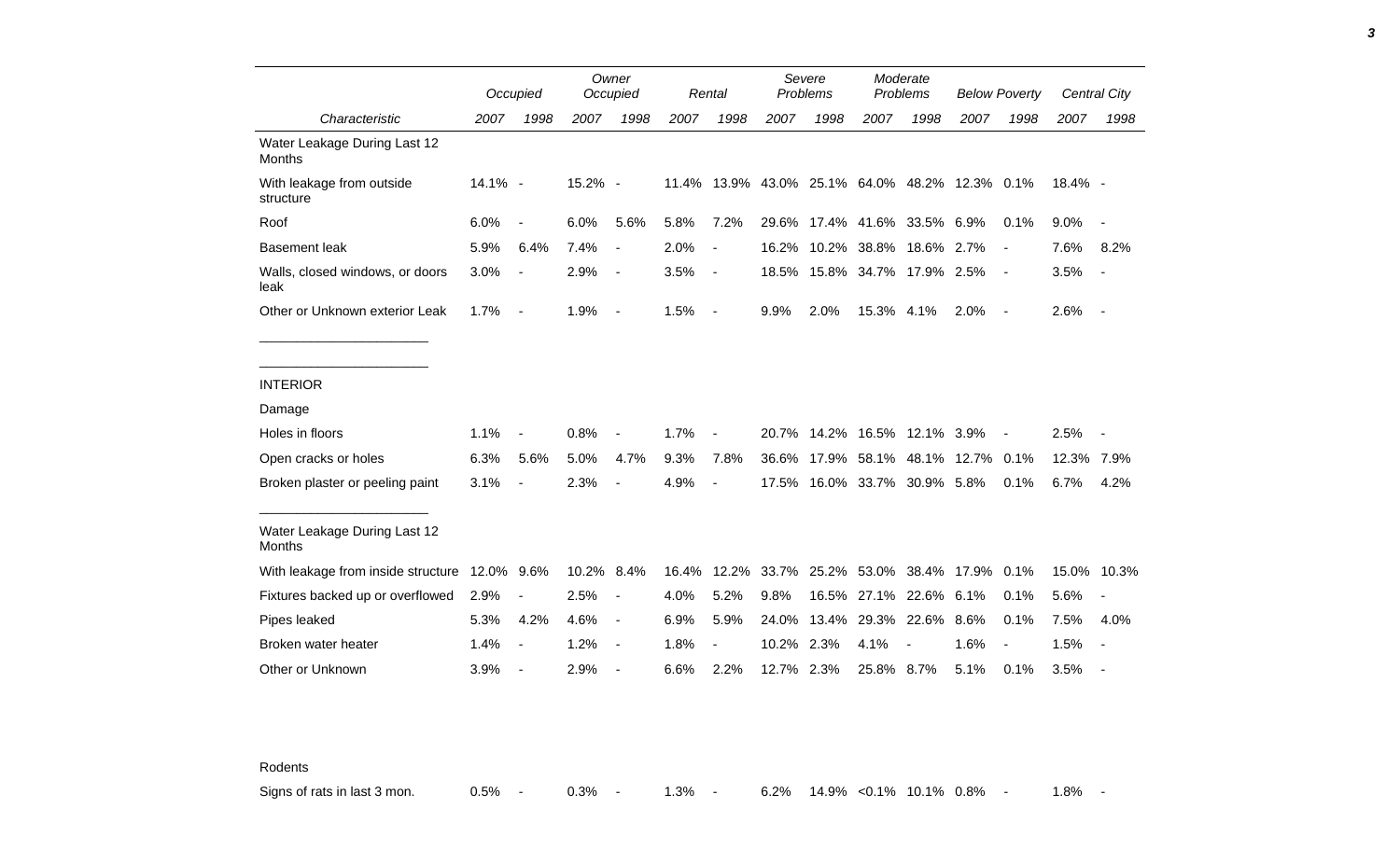|                                                           |             | Occupied                 |             | Owner<br>Occupied            |                | Rental                   | Severe<br>Problems |             | Moderate<br>Problems |                          | <b>Below Poverty</b> |                          |                | Central City             |
|-----------------------------------------------------------|-------------|--------------------------|-------------|------------------------------|----------------|--------------------------|--------------------|-------------|----------------------|--------------------------|----------------------|--------------------------|----------------|--------------------------|
| Characteristic                                            | 2007        | 1998                     | 2007        | 1998                         | 2007           | 1998                     | 2007               | 1998        | 2007                 | 1998                     | 2007                 | 1998                     | 2007           | 1998                     |
| Signs of mice in last 3 mon.                              | 12.8%       | 11.3%                    | 9.5%        | $\overline{\phantom{a}}$     | 21.1%          | 14.8%                    | 43.4%              | 37.4%       | 30.5% -              |                          | 27.2%                | 0.1%                     |                | 32.2% 23.7%              |
| Signs of rodents, not sure which<br>kind in last 3 mon.   | 0.5%        |                          | 0.2%        | $\blacksquare$               | 1.0%           | $\blacksquare$           | $< 0.1\%$ -        |             | 3.2%                 | $\overline{\phantom{a}}$ | 0.8%                 | $\sim$                   | 1.5%           | $\overline{\phantom{a}}$ |
| Electrical                                                |             |                          |             |                              |                |                          |                    |             |                      |                          |                      |                          |                |                          |
| No electrical wiring                                      | $< 0.1\%$ - |                          | $< 0.1\%$ - |                              | $< 0.1\%$ -    |                          | $< 0.1\%$ -        |             | $< 0.1\%$ -          |                          | $< 0.1\%$ -          |                          | $< 0.1\%$ -    |                          |
| Exposed wiring                                            | 0.7%        |                          | 0.7%        | $\overline{\phantom{a}}$     | 0.7%           | $\overline{\phantom{a}}$ | $< 0.1\%$ 5.5%     |             | 1.9%                 | $\overline{\phantom{a}}$ | 1.7%                 | $\sim$                   | $< 0.1\%$ 0.5% |                          |
| Rooms without electric outlets                            | 0.9%        | $\blacksquare$           | 0.3%        | $\blacksquare$               | 2.4%           | $\overline{\phantom{a}}$ | 10.0%              | 5.2%        | 4.6%                 | $\overline{\phantom{a}}$ | 2.4%                 | $\overline{\phantom{a}}$ | 1.7%           | $\blacksquare$           |
| Fuses/breakers blown in last 3<br>mon.                    | 13.5%       | 33.7%                    | 14.0%       | 40.5%                        | 12.3% 18.7%    |                          |                    | 13.5% 37.9% | 23.1%                | 38.8%                    | 8.9%                 | 0.1%                     |                | 14.1% 24.2%              |
| Sanitation                                                |             |                          |             |                              |                |                          |                    |             |                      |                          |                      |                          |                |                          |
| Lacking complete kitchen facilities 0.8%                  |             | $\overline{a}$           | 0.2%        |                              | 2.4%           |                          | $< 0.1\%$          | 2.5%        |                      | 29.7% 41.0%              | 0.6%                 |                          | 0.7%           |                          |
| Lacking some or all plumbing<br>facilities                | 0.9%        | $\overline{\phantom{a}}$ | 0.9%        | $\overline{\phantom{a}}$     | 1.2%           | $\overline{a}$           | 51.9%              |             | 47.8% < 0.1% -       |                          | 1.8%                 | $\overline{\phantom{a}}$ | 1.0%           | $\overline{\phantom{a}}$ |
| Water not safe to drink                                   | 5.5%        | 7.6%                     | 4.8%        | 6.3%                         | 7.2%           | 10.3%                    | 13.0%              | 15.9%       |                      | 13.1% 14.8% 6.3%         |                      | 0.1%                     | 6.2%           | 7.9%                     |
| Water stoppage in last 3 mon.                             | 5.8%        | 4.7%                     | 5.3%        | 4.2%                         | 7.0%           | 5.8%                     | 29.6%              | 12.6%       |                      | 14.1% 10.1% 8.8%         |                      | 0.1%                     | 4.8%           |                          |
| No flush toilets working some time 2.5%<br>in last 3 mon. |             | $\overline{\phantom{a}}$ | 1.7%        | $\overline{a}$               | 4.5%           | $\overline{\phantom{a}}$ | 13.6%              |             | 15.9% 15.5% 13.9%    |                          | 4.0%                 |                          | 4.7%           |                          |
| With sewage disposal<br>breakdowns in last 3 mon.         | 1.8%        | $\overline{\phantom{a}}$ | 1.6%        | $\overline{\phantom{a}}$     | 2.2%           | $\blacksquare$           | 6.8%               | 8.2%        | 6.6%                 | $\blacksquare$           | 0.5%                 | $\sim$                   | 2.3%           | $\overline{\phantom{a}}$ |
| Septic tank, cesspool, chemical<br>toilet                 |             |                          |             | 13.5% 15.1% 17.2% 20.1% 4.5% |                | $\blacksquare$           | 6.5%               | 8.0%        | 7.6%                 | 9.3%                     | 6.6%                 | 0.1%                     | $< 0.1\%$ -    |                          |
| With septic tank or cesspool<br>breakdowns in last 3 mon. | 0.2%        |                          | 0.3%        |                              | $< 0.1\%$ 0.4% |                          | $< 0.1\%$ 2.4%     |             | $< 0.1\%$ 1.6%       |                          | $< 0.1\%$ -          |                          | $< 0.1\%$ -    |                          |
| ___________                                               |             |                          |             |                              |                |                          |                    |             |                      |                          |                      |                          |                |                          |

## HEATING/FUEL

Main Heating Equipment

Warm-air furnace 64.1% - 62.4% - 68.4% - 55.3% 59.5% 62.8% 67.3% 59.6% 0.1% 63.7%

*4*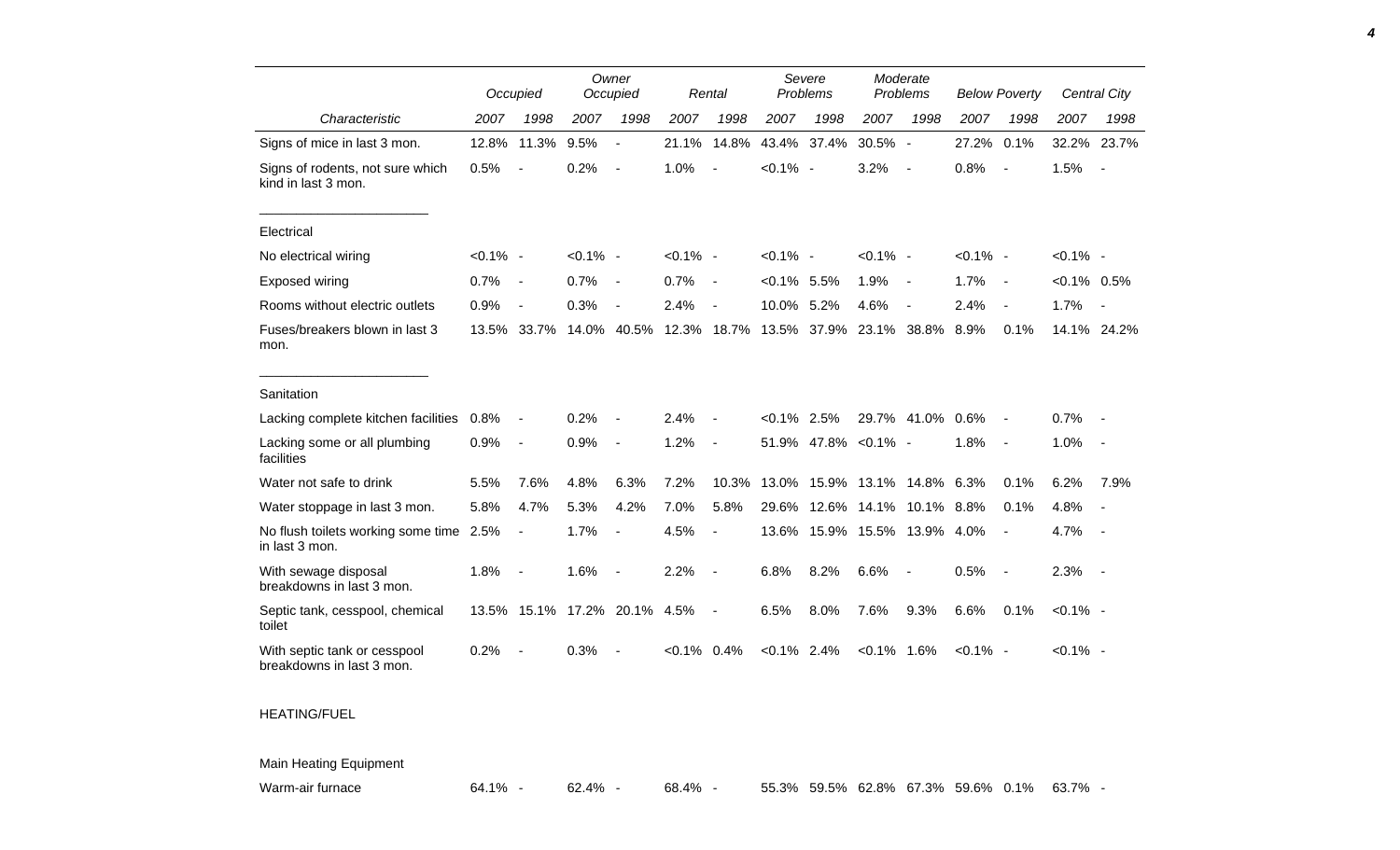|                                                         |             | Occupied       |             | Owner<br>Occupied        |               | Rental                   |                | Severe<br>Problems                 |                | Moderate<br>Problems     |             | <b>Below Poverty</b>     |                | <b>Central City</b>      |
|---------------------------------------------------------|-------------|----------------|-------------|--------------------------|---------------|--------------------------|----------------|------------------------------------|----------------|--------------------------|-------------|--------------------------|----------------|--------------------------|
| Characteristic                                          | 2007        | 1998           | 2007        | 1998                     | 2007          | 1998                     | 2007           | 1998                               | 2007           | 1998                     | 2007        | 1998                     | 2007           | 1998                     |
| Steam or hot water system                               | 14.0%       | 15.6%          | 14.3%       | 15.9%                    | 13.2%         | 15.1%                    | 19.1%          | 22.1%                              | 19.1%          | 21.3%                    | 22.7%       | 0.1%                     | 28.0% -        |                          |
| Electric heat pump                                      | 17.7% -     |                | 19.6% -     |                          | 12.9%         | 11.5%                    | 9.3%           | $\blacksquare$                     | 7.6%           | 5.3%                     | 10.5% 0.1%  |                          | 3.6%           | $\blacksquare$           |
| Built-in electric units                                 | 2.1%        | $\overline{a}$ | 1.9%        | $\overline{\phantom{a}}$ | 2.5%          | $\blacksquare$           | 6.7%           | 1.7%                               | 2.0%           | $\blacksquare$           | 2.7%        | $\overline{\phantom{a}}$ | 1.5%           | $\blacksquare$           |
| Floor, wall, or other built-in hot air<br>without ducts | 1.3%        | $\sim$         | 1.1%        | $\sim$                   | 1.8%          | $\overline{\phantom{a}}$ | 3.4%           | $\overline{\phantom{a}}$           | 4.4%           | $\blacksquare$           | 2.9%        | $\overline{\phantom{a}}$ | 2.4%           | $\blacksquare$           |
| Room heaters with flue                                  | 0.3%        | $\sim$         | 0.1%        | $\sim$                   | 0.8%          | $\sim$                   | $< 0.1\%$ 1.8% |                                    | 4.0%           | $\blacksquare$           | 0.5%        | $\overline{a}$           | 0.6%           | $\sim$                   |
| Room heaters without flue                               | $< 0.1\%$ - |                | $< 0.1\%$ - |                          | $< 0.1\%$ -   |                          | $< 0.1\%$ -    |                                    | $< 0.1\%$ -    |                          | $< 0.1\%$ - |                          | $< 0.1\%$ -    |                          |
| Portable electric heaters                               | 0.1%        | $\sim$         | 0.1%        | $\sim$                   | 0.2%          | $\sim$                   | 3.4%           | $\overline{\phantom{a}}$           | $< 0.1\%$ 1.4% |                          | $< 0.1\%$ - |                          | 0.2%           | $\overline{\phantom{a}}$ |
| <b>Stoves</b>                                           | 0.2%        | $\sim$         | 0.3%        | $\overline{\phantom{a}}$ | $< 0.1\%$ -   |                          | 2.8%           | $\overline{a}$                     | $< 0.1\%$ 0.8% |                          | 0.5%        | $\sim$                   | $< 0.1\%$ -    |                          |
| Other                                                   | $< 0.1\%$ - |                | $< 0.1\%$ - |                          | 0.1%          | $\overline{\phantom{a}}$ | $< 0.1\%$ 2.5% |                                    | $< 0.1\%$ -    |                          | $< 0.1\%$ - |                          | $< 0.1\%$ 0.2% |                          |
|                                                         |             |                |             |                          |               |                          |                |                                    |                |                          |             |                          |                |                          |
| <b>Water Heating Fuel</b><br>Electricity                | 41.9% -     |                | 43.6% -     |                          | 37.8% -       |                          |                | 40.0% 42.5%                        |                | 36.2% 24.7%              | 33.8% 0.1%  |                          |                | 18.8% 14.1%              |
| Gas, LP/bottled gas                                     | 54.0% -     |                | 51.8% -     |                          | 59.6% -       |                          | 53.5% -        |                                    | 61.7%          | 68.6%                    | 62.2% 0.1%  |                          | 79.1% -        |                          |
| Fuel oil                                                | 4.0%        | $\sim$         | 4.6%        | 5.5%                     | 2.6%          | $\overline{\phantom{a}}$ | 6.5%           | 1.7%                               | 2.1%           | 6.7%                     | 4.0%        | $\overline{\phantom{a}}$ | 2.1%           | $\overline{\phantom{a}}$ |
| Kerosene or other liquid fuel                           | $< 0.1\%$ - |                | $< 0.1\%$ - |                          | $< 0.1\%$ -   |                          | $< 0.1\%$ -    |                                    | $< 0.1\%$ -    |                          | $< 0.1\%$ - |                          | $< 0.1\%$ -    |                          |
| Other                                                   | $< 0.1\%$ - |                | 0.1%        | $\overline{\phantom{a}}$ | $<0.1\%$ 0.3% |                          | $< 0.1\%$ -    |                                    | $< 0.1\%$ -    |                          | $< 0.1\%$ - |                          | $< 0.1\%$ 0.3% |                          |
|                                                         |             |                |             |                          |               |                          |                |                                    |                |                          |             |                          |                |                          |
| Clothes Dryer(,000)                                     | 810         | 698            | 687         | 579                      | 124           | 119                      | 7              | 8                                  | 14             | 17                       | 50          | $<$ 1                    | 140            | 124                      |
| Have Clothes Dryer                                      | 80.0%       | 75.8%          | 95.1% -     |                          | 42.6%         | $\overline{\phantom{a}}$ |                | 40.9% 54.1%                        | 52.7%          | $\overline{\phantom{a}}$ | 49.2% 0.1%  |                          |                | 57.8% 54.1%              |
| Electricity                                             | 77.3% -     |                | 76.0% -     |                          | 84.2%         | 78.8%                    |                | 61.3% 74.9%                        | 68.3% 75.1%    |                          | 75.7% 0.1%  |                          |                | 63.2% 52.7%              |
| Gas, LP gas (liquid propane)                            | 22.6%       | 26.1%          |             | 23.9% 27.2%              | 15.3%         | 21.2%                    |                | 38.7% 25.1%                        | 31.7% 24.9%    |                          | 23.2% 0.1%  |                          |                | 36.8% 47.1%              |
| Other                                                   | 0.1%        | $\blacksquare$ | 0.1%        | $\overline{\phantom{a}}$ | 0.4%          | $\overline{\phantom{a}}$ | $< 0.1\%$ -    |                                    | $< 0.1\%$ -    |                          | 1.1%        | $\overline{\phantom{a}}$ | $< 0.1\%$ 0.2% |                          |
|                                                         |             |                |             |                          |               |                          |                |                                    |                |                          |             |                          |                |                          |
| <b>Heating Problems</b>                                 |             |                |             |                          |               |                          |                |                                    |                |                          |             |                          |                |                          |
| Uncomfortably cold for 24 hours<br>or more last winter  | 11.6% 5.5%  |                | 10.5% 3.9%  |                          | 14.4% 9.3%    |                          |                | 59.4% 52.8% 40.6% 20.1% 18.9% 0.1% |                |                          |             |                          | 13.1% 7.4%     |                          |
| Heating equipment breakdowns                            | 3.2%        |                | 2.6%        |                          | 4.7%          | $\overline{\phantom{a}}$ |                | 41.3% 44.9% 10.4% 6.0%             |                |                          | 5.1%        | 0.1%                     | 4.5%           |                          |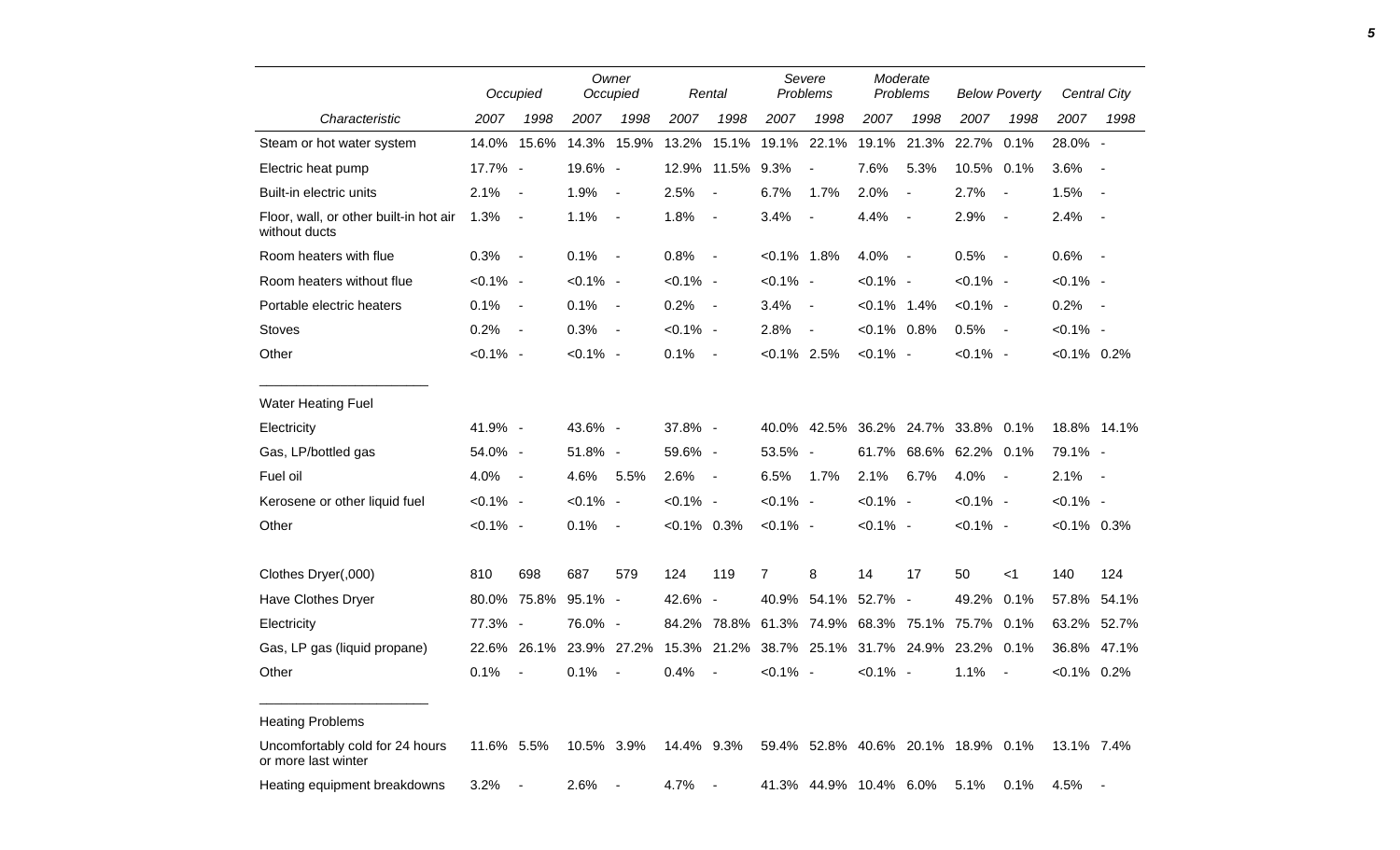|                                      |             | Occupied                     |             | Owner<br>Occupied        |             | Rental                   |                | Severe<br>Problems       |                | Moderate<br>Problems |       | <b>Below Poverty</b>            |      | Central City             |
|--------------------------------------|-------------|------------------------------|-------------|--------------------------|-------------|--------------------------|----------------|--------------------------|----------------|----------------------|-------|---------------------------------|------|--------------------------|
| Characteristic                       | 2007        | 1998                         | 2007        | 1998                     | 2007        | 1998                     | 2007           | 1998                     | 2007           | 1998                 | 2007  | 1998                            | 2007 | 1998                     |
| Other causes                         | 8.4%        | 3.1%                         | 8.2%        | 2.3%                     | 8.7%        | 5.1%                     | 20.7%          | 14.3%                    | 33.9%          | 13.0%                | 13.0% | 0.1%                            | 8.7% | 4.2%                     |
| Utility interruption                 | 3.9%        | $\qquad \qquad \blacksquare$ | 4.5%        | $\overline{\phantom{a}}$ | 2.3%        | $\overline{\phantom{a}}$ | $< 0.1\%$      | 2.0%                     | 10.2%          | $< 0.1\%$            | 2.3%  |                                 | 0.8% | $\overline{\phantom{a}}$ |
| Inadequate heating capacity          | 1.4%        | $\overline{\phantom{a}}$     | 1.1%        | $\overline{\phantom{a}}$ | 2.2%        | $\overline{\phantom{a}}$ | 15.5%          | 1.9%                     | 10.8%          | 5.8%                 | 4.6%  | $\blacksquare$                  | 2.4% |                          |
| Inadequate insulation                | 1.9%        | $\blacksquare$               | 1.5%        | $\overline{\phantom{a}}$ | 3.1%        | $\blacksquare$           | 15.5%          | 7.2%                     | 20.6%          | 5.0%                 | 5.8%  | 0.1%                            | 3.5% | $\overline{\phantom{a}}$ |
| Cost of heating                      | 1.4%        | $\blacksquare$               | 1.5%        | $\blacksquare$           | 1.1%        | $\blacksquare$           | 15.5%          | 6.5%                     | 13.5%          | 0.9%                 | 3.3%  | $\overline{\phantom{a}}$        | 2.7% | $\overline{\phantom{a}}$ |
| Other                                | 1.9%        | $\qquad \qquad \blacksquare$ | 1.6%        | $\overline{\phantom{a}}$ | 2.7%        | $\blacksquare$           | 7.2%           | $< 0.1\%$ 8.9%           |                | 5.1%                 | 2.4%  | $\overline{\phantom{a}}$        | 3.3% | $\overline{\phantom{a}}$ |
|                                      |             |                              |             |                          |             |                          |                |                          |                |                      |       |                                 |      |                          |
| SELECTED PHYSICAL<br><b>PROBLEMS</b> |             |                              |             |                          |             |                          |                |                          |                |                      |       |                                 |      |                          |
| Severe Physical Problems(,000)       | 18          | 14                           | 8           | 8                        | 10          | $\overline{7}$           | 18             | 14                       |                |                      | 4     |                                 | 8    | $\overline{7}$           |
| Severe physical problems             | 1.7%        | $\blacksquare$               | 1.1%        | $\overline{\phantom{a}}$ | 3.3%        | $\blacksquare$           | 100%           | $\overline{\phantom{a}}$ |                |                      | 3.5%  | $< 0.1\%$                       | 3.2% |                          |
| Plumbing                             | 0.9%        | $\qquad \qquad \blacksquare$ | 0.8%        | $\overline{\phantom{a}}$ | 1.2%        | $\overline{\phantom{a}}$ |                | 51.9% 47.8%              |                |                      | 1.8%  | $< 0.1\%$                       | 1.0% |                          |
| Heating                              | 0.7%        | $\overline{\phantom{a}}$     | 0.2%        | $\blacksquare$           | 1.7%        | $\blacksquare$           | 37.9%          | 44.9%                    |                |                      | 1.2%  | $< 0.1\%$ 1.4%                  |      | $\sim$                   |
| Electric                             | $< 0.1\%$ - |                              | $< 0.1\%$ - |                          | $< 0.1\%$ - |                          | $< 0.1\%$      | 3.7%                     |                |                      |       | $< 0.1\%$ $< 0.1\%$ $< 0.1\%$ - |      |                          |
| Hallways                             | $< 0.1\%$ - |                              | $< 0.1\%$ - |                          | $< 0.1\%$ - |                          | $< 0.1\%$ -    |                          |                |                      |       | $< 0.1\%$ $< 0.1\%$ $< 0.1\%$ - |      |                          |
| Upkeep                               | 0.3%        | $\overline{\phantom{a}}$     | 0.2%        | $\blacksquare$           | 0.4%        | $\blacksquare$           |                | 14.5% 10.9%              |                | ÷.                   | 1.3%  | $< 0.1\%$ 1.1%                  |      | $\blacksquare$           |
| Moderate Physical<br>Problems(,000)  | 27          | 33                           | 12          | 11                       | 15          | 22                       |                |                          | 27             | 33                   | 5     |                                 | 12   | 13                       |
| Moderate physical problems           | 2.6%        | $\overline{\phantom{0}}$     | 1.7%        | $\overline{a}$           | 5.1%        | 7.6%                     | $\overline{a}$ |                          | 100%           | $\sim$               | 4.8%  | $< 0.1\%$ 5.0%                  |      | 5.8%                     |
| Plumbing                             | 0.2%        | $\blacksquare$               | 0.1%        | $\overline{\phantom{a}}$ | 0.4%        | $\blacksquare$           |                |                          | 8.1%           | $\blacksquare$       | 1.2%  | $< 0.1\%$ 0.5%                  |      |                          |
| Heating                              | $< 0.1\%$ - |                              | $< 0.1\%$ - |                          | $< 0.1\%$ - |                          |                |                          | $< 0.1\%$ 1.5% |                      |       | $< 0.1\%$ $< 0.1\%$ $< 0.1\%$ - |      |                          |
| Upkeep                               | 0.8%        | $\blacksquare$               | 0.2%        | $\overline{\phantom{a}}$ | 2.4%        | $\blacksquare$           |                |                          | 29.7%          | 41.0%                | 0.6%  | $< 0.1\%$ 0.7%                  |      | $\sim$                   |
| Hallways                             | $< 0.1\%$ - |                              | $< 0.1\%$ - |                          | $< 0.1\%$   | 0.4%                     |                |                          | $< 0.1\%$      | 4.0%                 |       | $< 0.1\%$ $< 0.1\%$ $< 0.1\%$ - |      |                          |
| Kitchen                              | 1.7%        | $\overline{\phantom{a}}$     | 1.5%        | $\blacksquare$           | 2.3%        | $\overline{\phantom{a}}$ |                |                          | 64.1%          | 49.8%                | 3.0%  | $< 0.1\%$ 3.8%                  |      |                          |

OVERALL OPINION OF STRUCTURE

\_\_\_\_\_\_\_\_\_\_\_\_\_\_\_\_\_\_\_\_\_\_\_